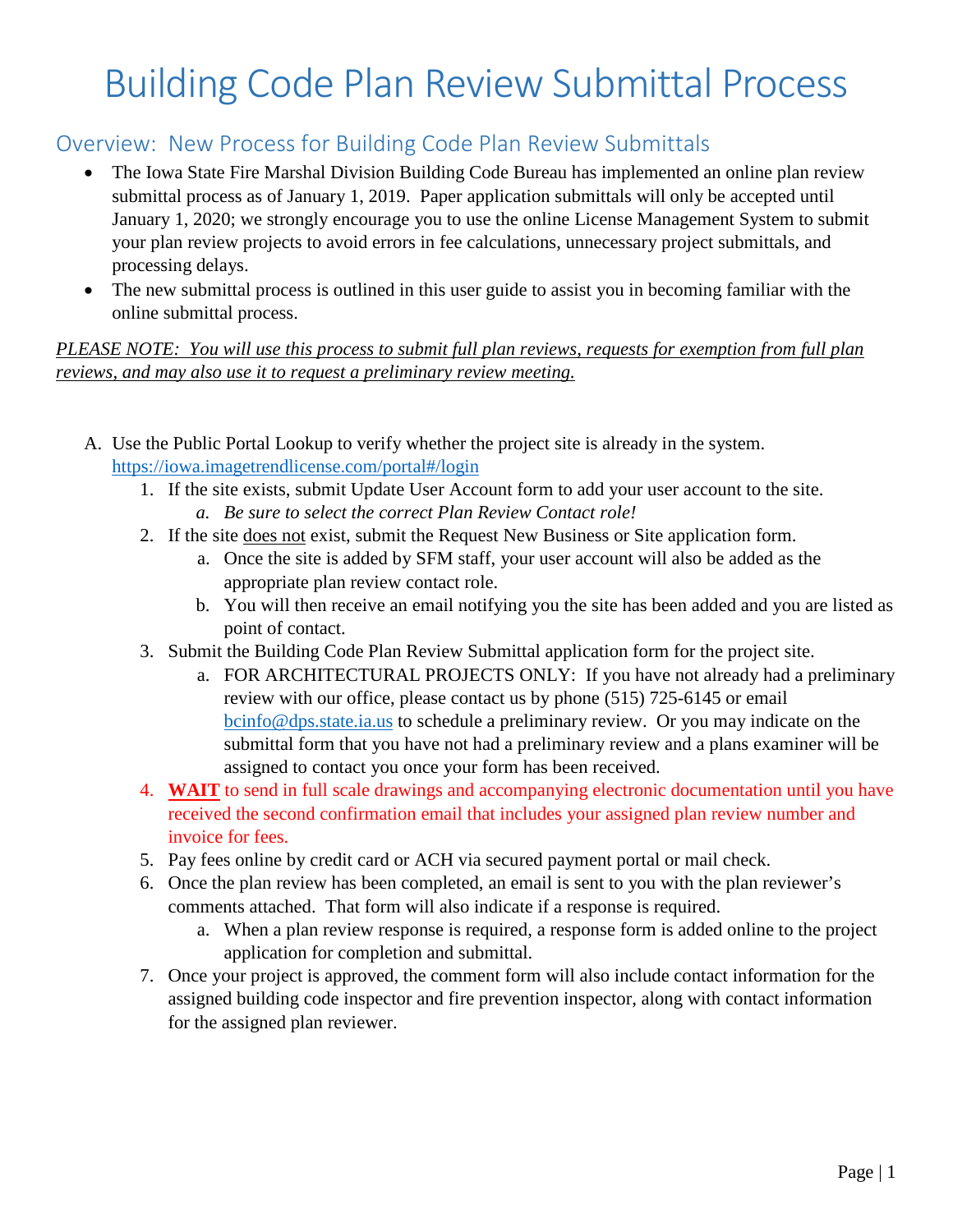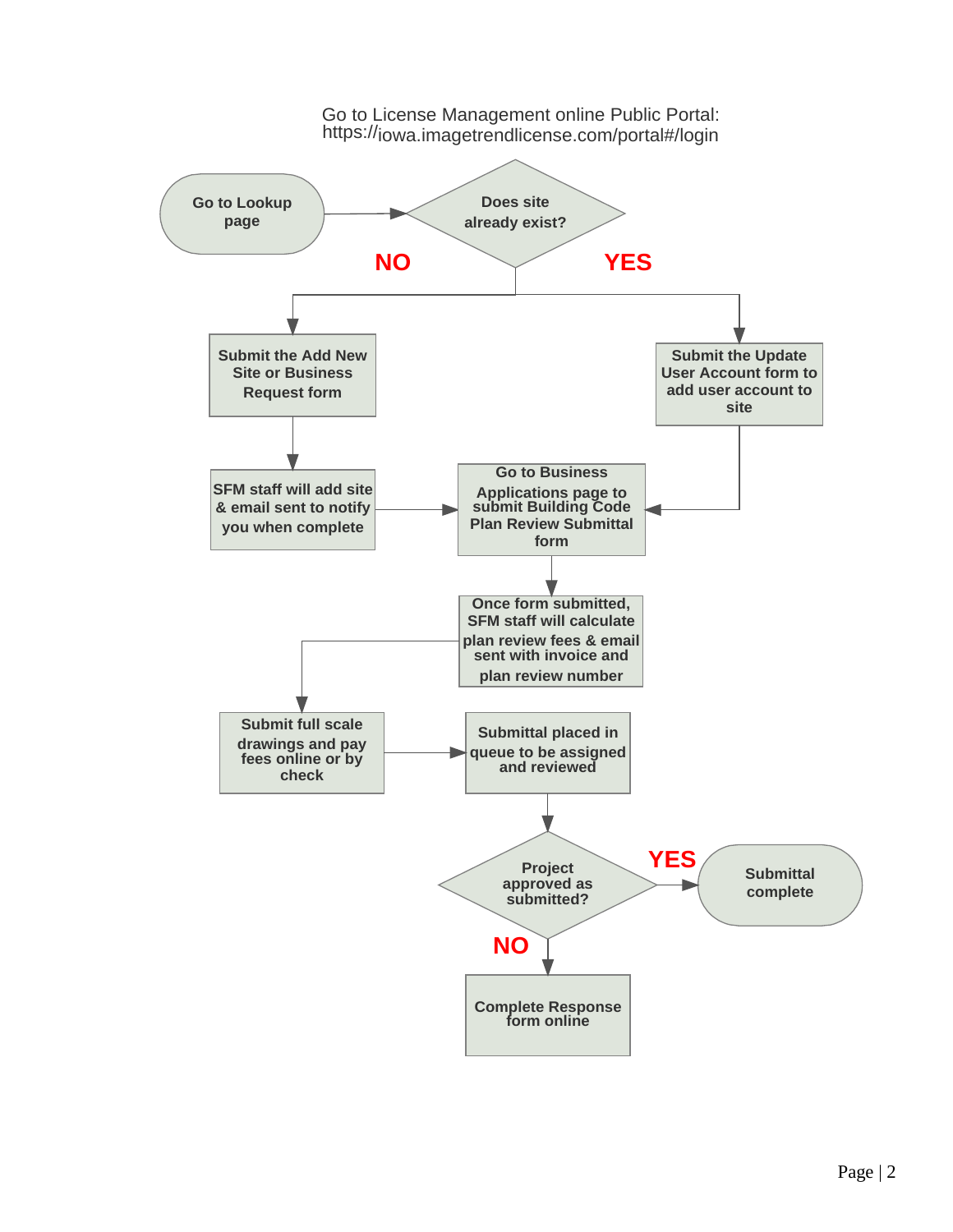## Search for Project Site

- Be sure to select "Building Code" from the License Classification drop down.
- PLEASE NOTE: Sites are added based on site name AND address. Keep in mind a project may have a "different" name, but if it is located at the same address or part of a large site overall (such as a university or hospital), a new site will not be added. You will submit your project under the existing site and use the "Project Name" field on the submittal form to identify your project specifically.
- If you believe your project site is already in the system, but are unable to locate it using Lookup, please email [sfmlicense@dps.state.ia.us](mailto:sfmlicense@dps.state.ia.us) with the name and address of the project site and ask for assistance.

#### Submit Project Plan Review Form

- On Available Applications page, click on the Business Applications link about mid-center of the page.
- Use the Filter By Service drop down to select the correct project site. Once you have selected the site, you will find the Building Code Plan Review Submittal form under the Applications bar.

| <b>DPS Home</b><br><b>SFM Home</b>   |                                                                                                                                                                                                                                                                                                                                                                                                                                                                                                          |  |  |  |  |
|--------------------------------------|----------------------------------------------------------------------------------------------------------------------------------------------------------------------------------------------------------------------------------------------------------------------------------------------------------------------------------------------------------------------------------------------------------------------------------------------------------------------------------------------------------|--|--|--|--|
| My Account                           | Welcome, Cindy Lou *Who   Logout                                                                                                                                                                                                                                                                                                                                                                                                                                                                         |  |  |  |  |
|                                      | <b>Available Applications</b>                                                                                                                                                                                                                                                                                                                                                                                                                                                                            |  |  |  |  |
| Applications<br>Continue<br>Checkout | Click on the Apply Now button to the right of the applicable form below. If you do not see the<br>Apply Now button, the form MAY already have been started. Click on the Continue link in the<br>left-hand navigation pane to access the form.                                                                                                                                                                                                                                                           |  |  |  |  |
| <b>Transaction</b>                   | For RME, installer, or individual blaster forms, click on View My Applications.                                                                                                                                                                                                                                                                                                                                                                                                                          |  |  |  |  |
| <b>Review</b>                        | If you do not see the needed application form below, please click the Continue link in the navigation pane to see if the form was already started.                                                                                                                                                                                                                                                                                                                                                       |  |  |  |  |
| <b>Business</b>                      | <b>Commercial Explosives:</b><br>Employee Possessor List Excel Template Download<br>Training Equivalency Affidavit Form Download                                                                                                                                                                                                                                                                                                                                                                         |  |  |  |  |
| $Q$ Lookup                           | <b>My Applications</b><br><b>Business Applications</b>                                                                                                                                                                                                                                                                                                                                                                                                                                                   |  |  |  |  |
|                                      | <b>Whoville Davcare (None)</b><br><b>Filter By Service:</b><br>$\overline{\mathsf{v}}$<br>No Service Selected<br><b>Whoville Daycare (None)</b><br>Who Whoville High School (None)<br>987 Who Rd, Lakeville, Minnesota 55044<br><b>Applications</b><br><b>Action</b><br><b>Building Code Plan Review Submittal</b><br><b>Apply Now</b><br>Plan review application form to request review of architectural, fire alarm, fire sprinkler/suppression, specialized door locking mechanism, etc.<br>projects. |  |  |  |  |

# Project Building Site Details

- A field called "Project Name (if different from site name)" is provided for you to indicate additional information about the site. This field is especially important for large projects where the project site address may be the same, but there are different floors, suites, etc. to the facility. This field will help you and our staff identify a project.
- Once the plan review form has been submitted, it will be checked for completeness and the correct fees calculated and a second email is sent with an invoice attached.
- The second email will indicate the plan review number assigned to your project. Please use this number going forward to reference the project in any correspondence and when you send the full set of drawings and electronic documentation required.